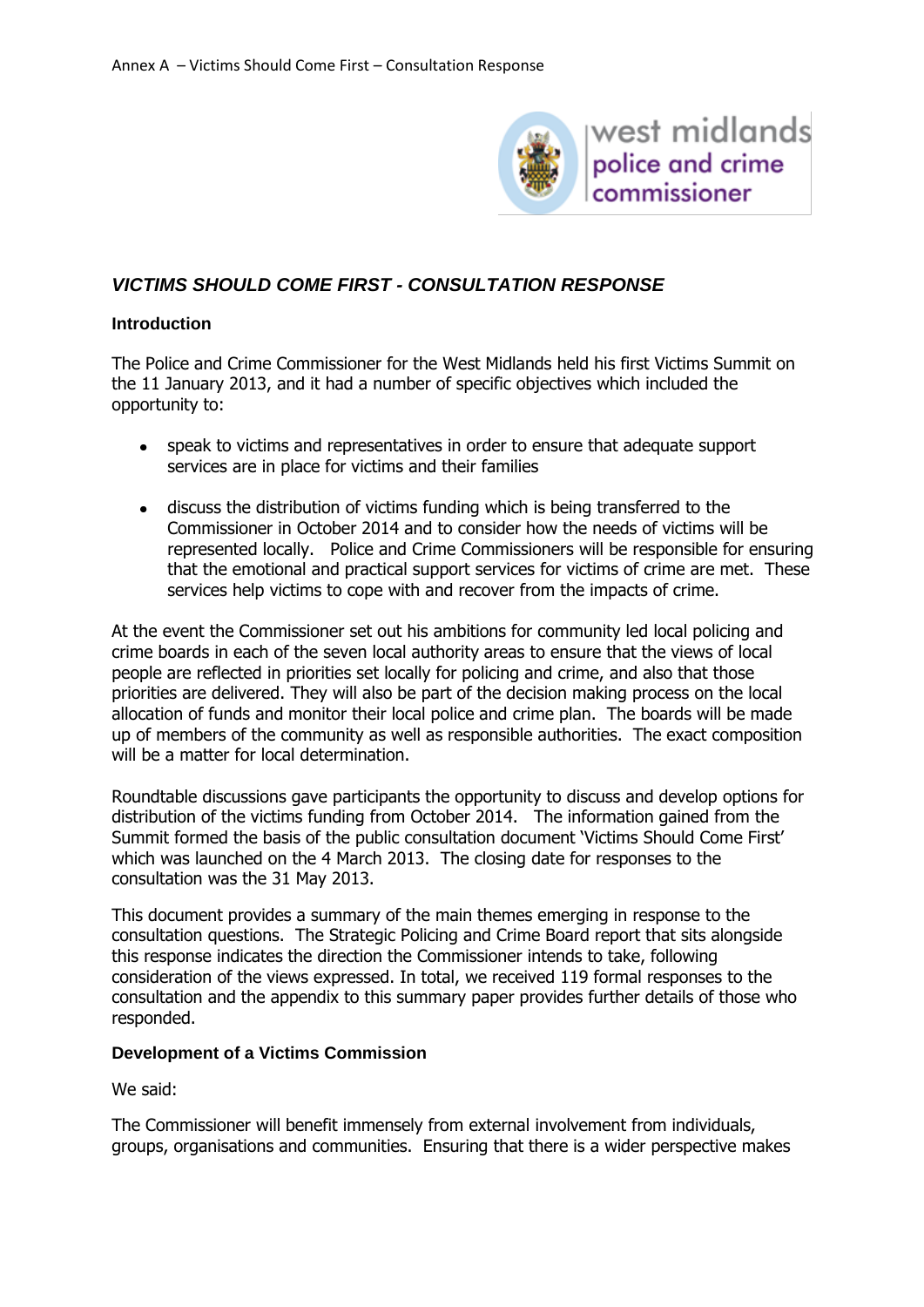policing at both a strategic and local level more effective and more responsive to community needs. Independent advice is especially valuable in relation to:

- developing policies and procedures
- ensuring that the priorities for the local authorities areas, and also the West Midlands are appropriate by working with communities and partners to identify local concerns and solve problems
- input into and influence the Commissioners Police and Crime Plan
- make final decisions on funding and its allocations
- ensure that the Commissioner is giving victims a reliable and responsive service that is visible and accessible

In order to address these needs, the Commissioner is proposing the development of a Victims Commission which will consist of representatives from the VCSE sector. The group will be independent of the Commissioner, the police and members will have an interest in improving services, bringing expertise, knowledge and experience to the development of policy as they relate to victims of crime.

We asked: Do you agree with the setting up of a Victims Commission?

Tell us your thoughts about the name of such a group, how and by whom representation should be determined, and the role and nature of such a group.

You said:

#### **Yes: 61% No: 39%**

Responses to this question tended to agree with the setting up of Victims Commission but felt that the group must come from the diverse range of groups that support victims. One consistent message was that representation on the Commission should ensure involvement from groups that cover the diversity of victims groups and support the diversity of the population of West Midlands. The terms of reference should be inclusive. Groups such as Birmingham Voluntary Sector Council would be helpful in ensuring that smaller groups are aware of the opportunity to participate. It is felt that to ensure that there is faith in the process, the commissioning process needs to involve groups that know and understand the specific issues of all victims eg. black and minority ethnic groups, women only groups and disability groups. It should also utilise existing structures that across the West Midlands to nominate appropriate representation. One example of such a structure is the West Midlands Sexual Violence Providers Consortium - mentioned by more than one respondent.

Another clear message was that smaller community groups had little or no voice, and they felt as though they are often not invited to the table - however their involvement is necessary. There needs to be a mechanism to ensure that they are involved. It should ensure that marginalised victims such as those who experience racial harassment or sex workers who get lost within a mainstream organisation such as Victim Support, are involved.

It was generally felt that the role and nature of the Victims Commission should be to represent the interests of victims of a range of crimes including domestic violence, violent and hate crime, as well as serious acquisitive crime and anti-social behaviour. Those interests can be represented by a mixture of providers of services for victims. The Commission would be a reference group to support the commissioning process of securing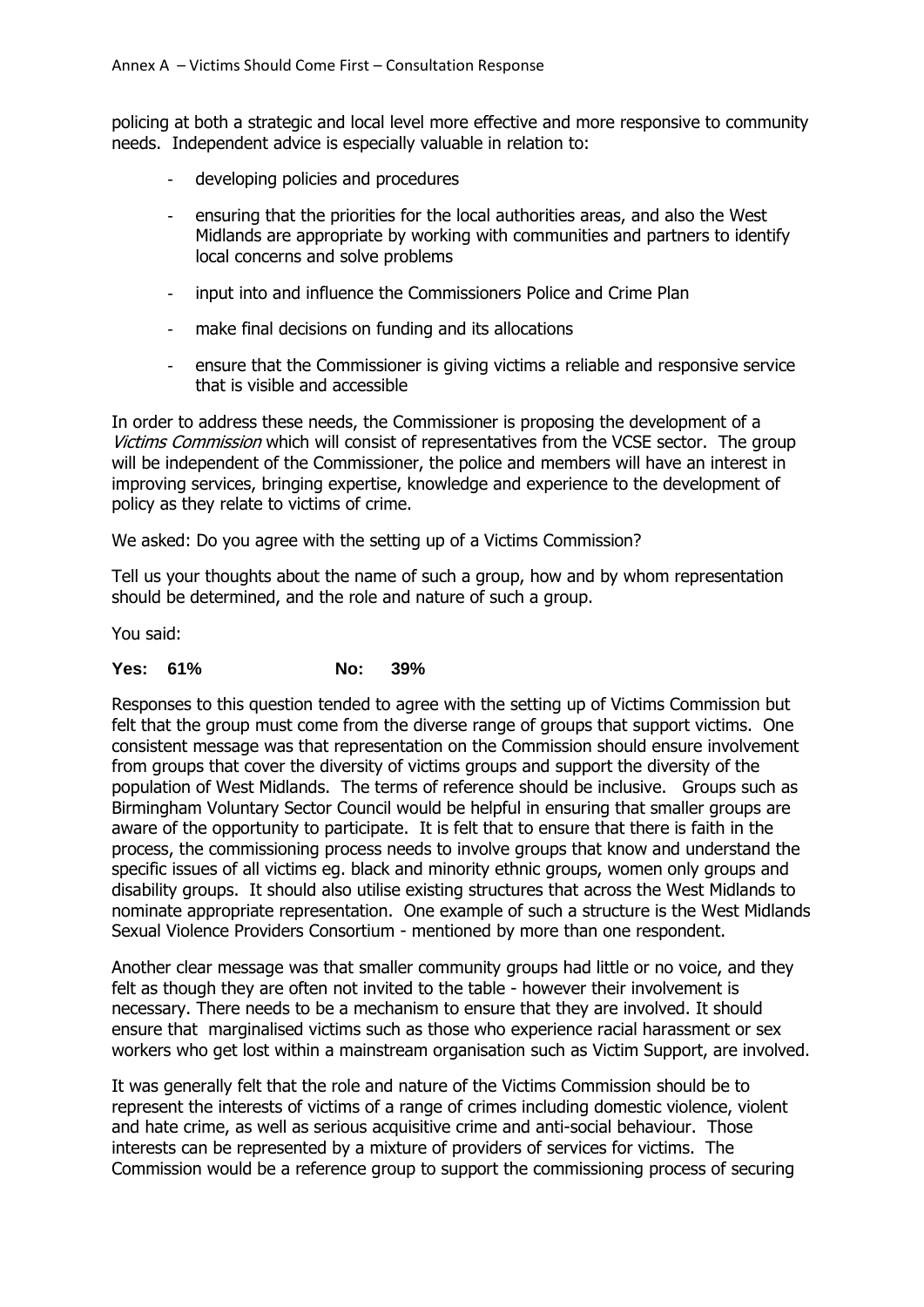services for victims. It would therefore have the following functions: understanding the needs of victims, identifying victim's services design options and reviewing the effectiveness of services for victims.

It was felt that there was an opportunity for the Commission to fulfil many important functions including the sharing of best practice, supporting innovation, and identifying gaps in service provision. One other crucial role would be to ensure that smaller groups that do not have extensive experience or expertise in engaging with commissioning processes, are supported in order to develop their capability to do so. The Commission should also be actively involved in developing and advising on policy and strategy in relation to supporting victim's services in the West Midlands.

The role of the Commission should include consultation on the needs of victims, research and response options, effective, evidence based practice, review and monitoring of provision, encourage partnership working where crossovers exist, and share gaps in service with existing providers to enable them to consider widening their scope of activity. It should also act as an expert stakeholder forum gathering information about victim's needs, collating service user input and providing an updated audit of current provision and the vulnerabilities of that provision. It could lead on strengthening the links between the police, CJS and the range of support agencies accessed by victims.

Not all victims of crime see themselves as such and the branding of support services needs to ensure that it does not become a barrier to engagement or create a stigma that prevents people seeking help.

### **Commissioning Framework and Delivery Options**

We said:

Now we would like you to choose your preferred option for delivery of services and the reasons why you have chosen that option.

Engaging with community organisations in the design, commissioning, delivery and evaluation of services, whether through a Victims Commission as outlined above or otherwise, is essential to ensuring effective and efficient services that respond to local needs. The challenge for the Commissioner is to ensure that all organisations are able to engage fully with local commissioning processes, including decision making. Given the current economic climate, the Commissioner is committed to commissioning services which adopt a set of clear principles which will underpin the approaches to service delivery. The Commissioner wishes to passport funding to the VCSE sector to allow decisions about victims' services to be victim led and made by those who have a good understanding of the needs of victims. This would be accompanied by 'light touch' accountability systems.

The following proposed options are based on the responses that the Commissioner received from attendees at the Victims Summit held on 11 January 2013.

### **1) There should be a West Midlands wide structure, led by Victim Support, in consultation with other VCSE sector organisations?**

This approach maximises the capacity and capability of an established organisation, Victim Support, which already has a commissioning process in place. It allows the skills of partner organisations, working with a shared agenda, to make decisions on an informed basis about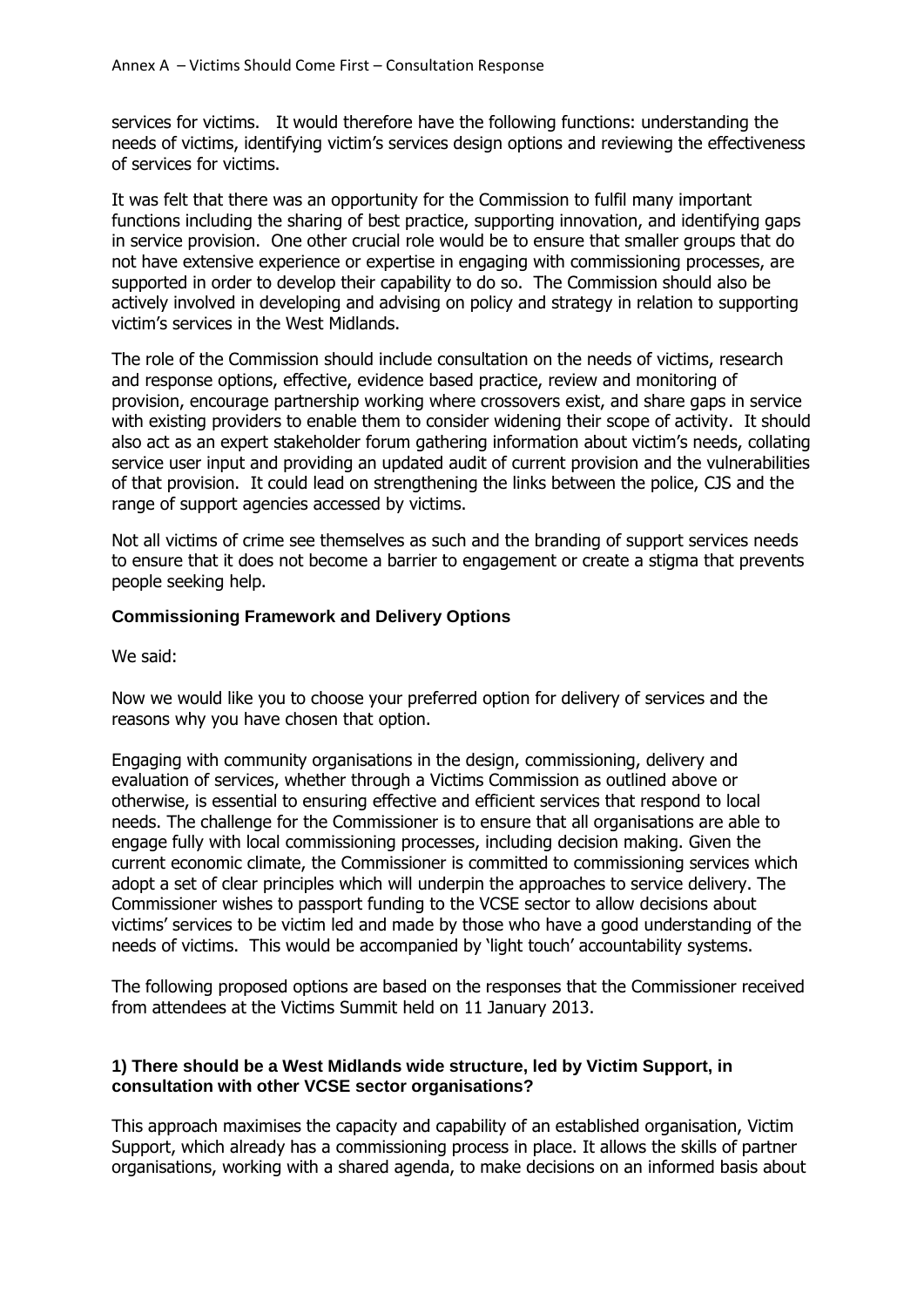the needs locally. This would also ensure that the lead agency (Victim Support) uses both the market place and service users working together to define the issue, understand need, and develop a service model based on service requirements.

### **2) There should be a West Midlands wide structure comprising VCSE organisations?**

This grouping would operate as described above but with no lead organisation. Representation would come from the VCSE sector across the seven local authority areas. This has the potential to maximize the capacity and capability of existing organisations but a mechanism would need to be found for establishing membership of the group and setting up processes and procedures for commissioning.

### **3) The West Midlands Office for Policing and Crime should operate in-house procurement through a commissioning team?**

This would require the Commissioner to establish a commissioning structure which does not currently exist. This option potentially does not make use of existing capacity, skills and expertise that exist within Victim Support or other VCSE sector organisations. The latter potentially continuing with commissioning as a result of funding that they may receive from other sources thereby duplicating commissioning structures.

You said:

| <b>Option 1</b> | 78% | <b>Option 2</b> | 18% | <b>Option 3</b> | 3.2% |
|-----------------|-----|-----------------|-----|-----------------|------|
|                 |     |                 |     |                 |      |

### **None of the above 0.8%**

### **Option 1**

Respondents felt that Victim Support were very well established and experienced in keeping victims of crime as the main focus, had experience of working with all types of crime and also have specialist workers dealing with particular crimes. It was also felt that they had a good structure in place to support victims of crime and had good links within the Force. Some respondents described their service as excellent, and very responsive to the needs of victims.

Other comments included

- that marginalised victims get lost within a mainstream organisation such as Victim Support
- there is a conflict of interest for Victim Support who are or perceived to be direct competitors of many of the voluntary and community specialist organisations, and therefore it is inappropriate that a direct competitor takes on the role of administering the commissioning process
- Work needs to be done between Victim Support and the voluntary sector to combat any conflicts of interest as without the trust of the broad range of organisations that work with victims - the structure will not work.
- The commissioning process needs groups that know and understand the specific issues of victims eg. BME groups, women only groups and disability groups
- Option 1 will make best use of existing structures and mechanisms so that setting up commissioning structures is not a consideration, therefore less cost and resources will be involved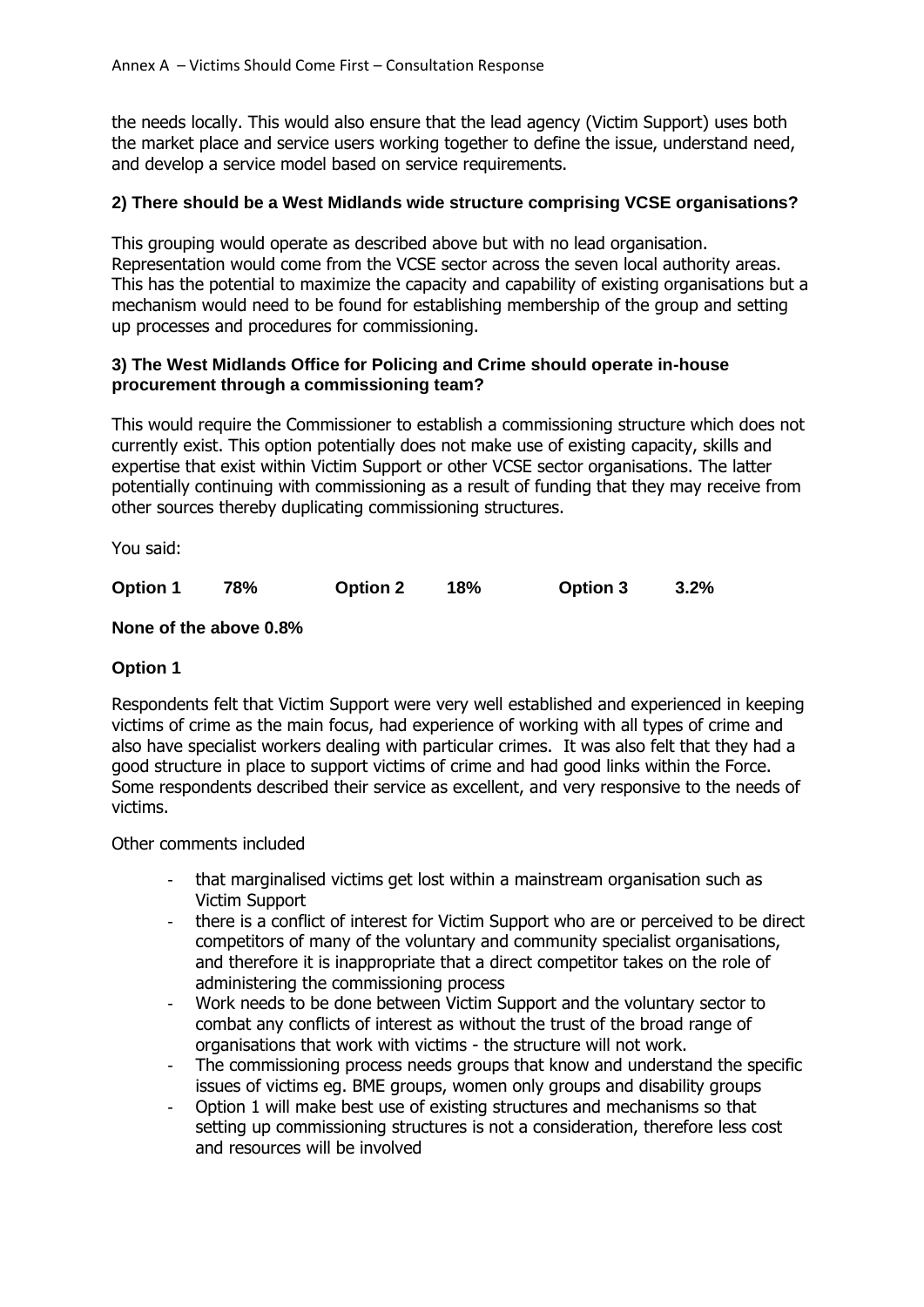- A lead organisation is needed otherwise it may mean that things are not as driven and they could otherwise be.
- There is a need to ensure that there is not one dominant group with the greater power in decision making.
- May be perceived as favouring the continuation of existing Victim Support services over that of other providers.

### **Option 2**

There was a view that Victim Support it does not have the requisite knowledge to make accurate judgements about the specific and unique client needs that the VCSE organisations have - because they are seen as a general organisation. It also does not encompass the variation in local need provided by specialist agencies as they have always referred victims needing specialist care to specialist agencies because they are unable to provide these services directly. In order for a new framework to be effective, it needs to ensure that all agencies have trust in it.

Comments included - this option offers the opportunity to lay down a robust structure for utilising the specialist skills that are available across the victim care and support framework and there is also the opportunity to include research expertise within the structure. It supports the diversity of the population of the West Midlands and of the voluntary and community sector - it was felt that voluntary and community sector organisations are clearly sites of authority and expertise and should be at the centre of the structure.

This option gives the opportunity for a non-affiliated Commission, empowered to commission services based on need and to apply scrutiny measures in terms of efficacy, value for money etc. It therefore should lead to a more transparent, needs-based commissioning process, in which the most vulnerable of victims are able to have their needs met.

There are a wide range of victims groups operating across the West Midlands area, many of which provide specialist support for victims. These support services need to be recognised for the work they do and feature as part of a suite of provision which can be accessed by victims across the area. Developing a consortia of voluntary and community groups will provide greater transparency in how future funding for victims services are provided and commissioning decisions made. This should address any perceived bias towards Victim Support, but it may be more difficult to achieve a consensus regarding decision making.

### **Option 3**

This process opens up the commissioning debate and application process with the need to have an assurance of an underpinning in-depth knowledge of victims services. One drawback will be the length of time that the process may take to result in effective commissioning of services that actually respond to the needs of the community it serves. This could lead to the risk of opting for services that have no specialism, but are very good at responding to tenders and providing generalist care approaches as a way of supporting their core costs.

Finances are held centrally and it makes sense to sit all commissioning, performance management, procurement and tendering under one roof.

In order for the commissioning process to have an appropriate spread across the West Midlands, accounts for national good practice and shared learning from the MoJ, EU and HO best practice research, it was felt that the process should not be led by VCSE organisations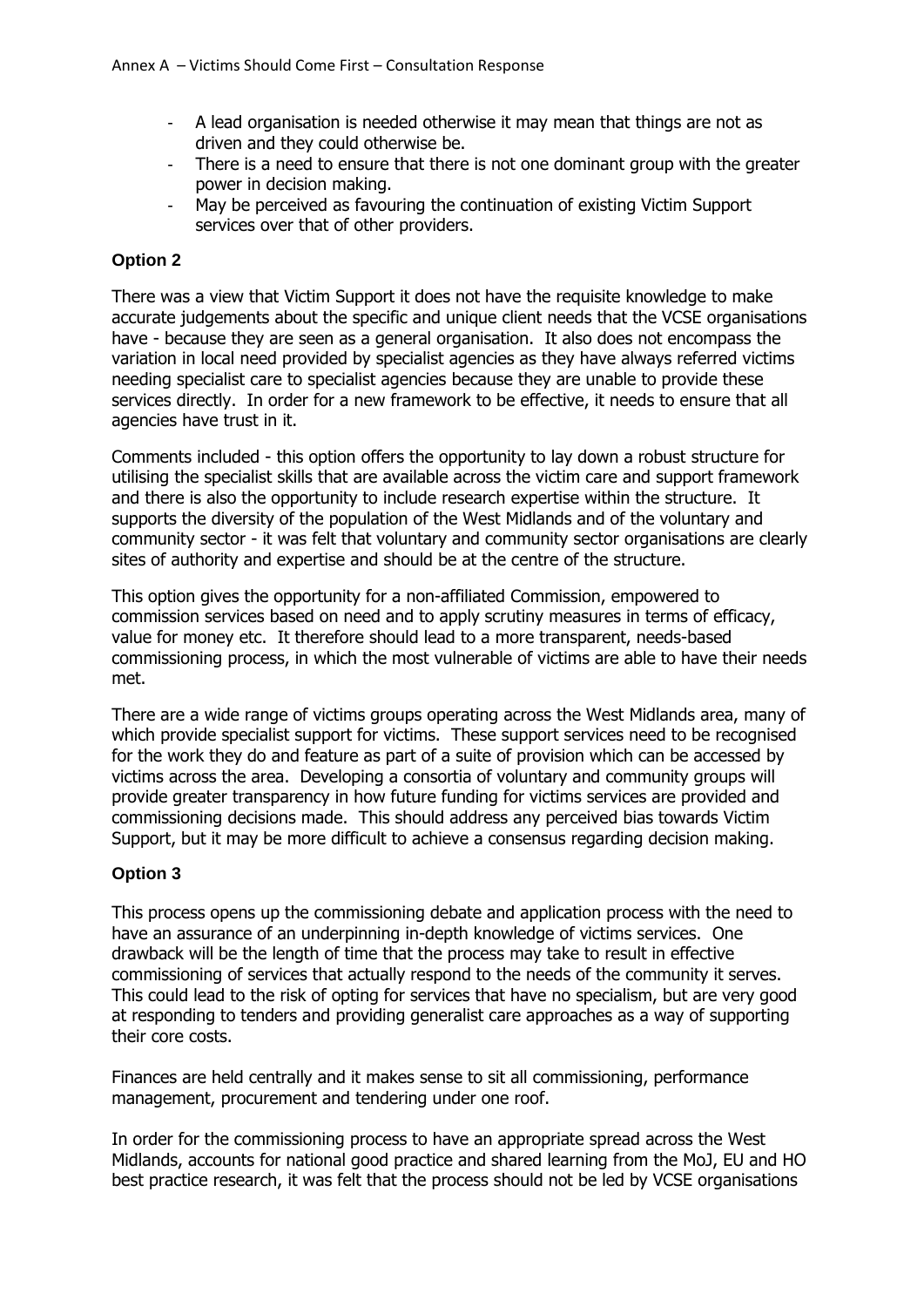with an interest. One respondent felt that the best option is an in-house procurement with a specialist advisory group through the Victims Commissioner, advising on need - not wants. Victim Support while representing an umbrella body, are a large competitor of many of the VCSE organisations and relations are at times challenging. Any party with an interest can not have any role in commissioning. Furthermore, commissioning of services needs to account for both localised and regional approaches and where in the past it has not been the case, we have an opportunity to commission services based on needs and partnership with the Force.

## **None of the above**

In line with the Commissioners vision to drive priorities from a local level and passport Community Safety Funds back to Community Safety Partnerships and the newly developing local policing and crime boards, that the money is awarded to CSPs for them to commission the support of victims from the voluntary and community sector, locally based on local need.

Or

That the funding be made available to the 7 CSPs for services to be commissioned across the region from the voluntary and community sector, as collective of CSPs.